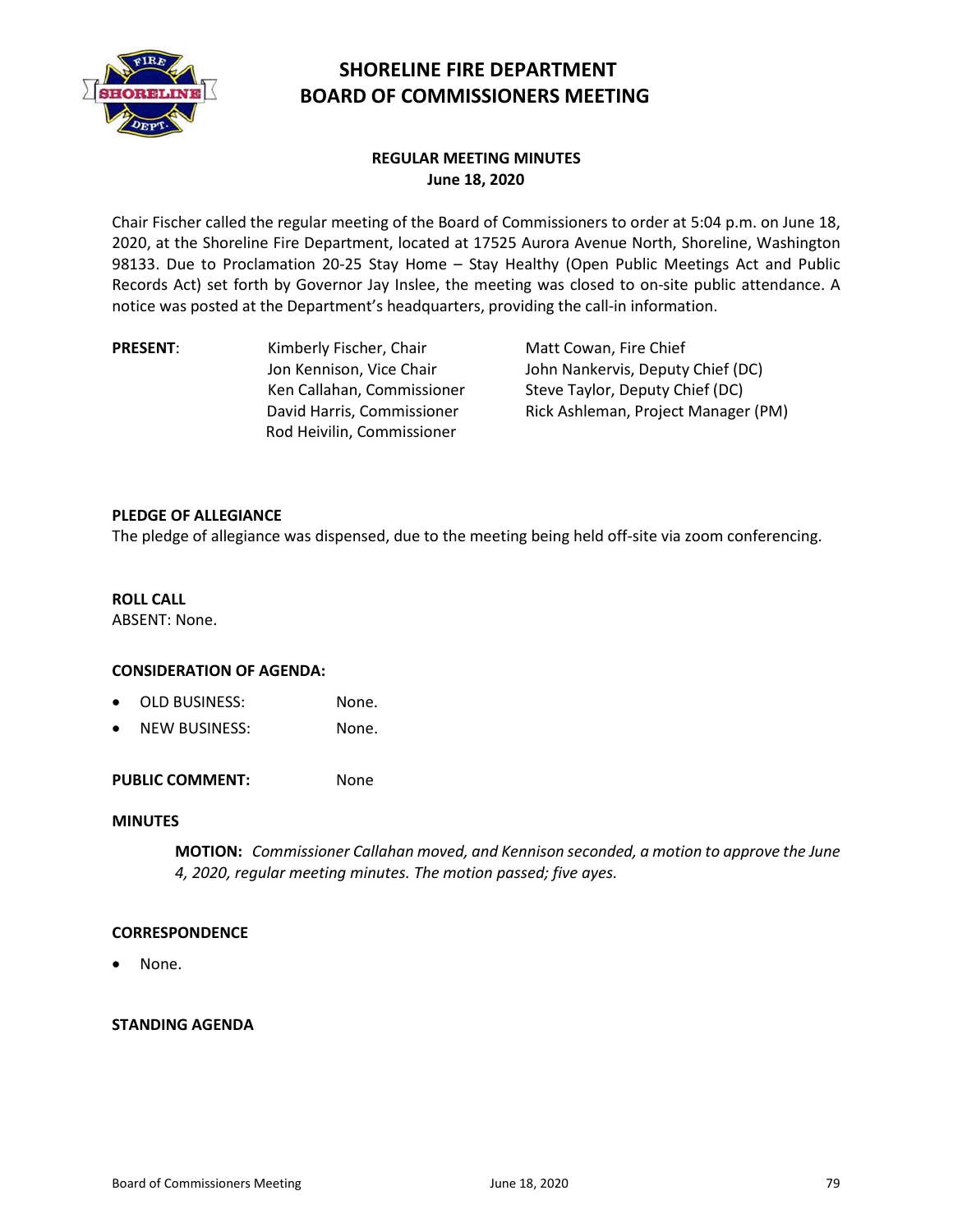**The State** 

#### **SHORELINE FIRE DEPARTMENT VOUCHER COVER SHEET**

#### **JUNE 18, 2020 Second Board Meeting**

÷

| <b>TYPE OF TRANSACTION</b>                          | <b>INVOICE NUMBER</b> | <b>DISBURSEMENT AMOUNT</b> | <b>RELEASE DATE</b> |
|-----------------------------------------------------|-----------------------|----------------------------|---------------------|
| <b>EXPENSE FUND: 10-004-0010</b>                    |                       |                            |                     |
| Vendor Voucher(s)                                   | 200608001-200608022   | 50,246.68                  | 6/17/20             |
| Vendor Voucher(s)                                   | 200613001             | 20,650.44                  | 6/17/20             |
| Vendor Voucher(s)                                   | 200616001-200616017   | 10,466.41                  | 6/24/20             |
| Vendor Voucher(s)                                   | 200617001             | 527.86                     | 6/24/20             |
|                                                     |                       |                            |                     |
| <b>Payroll Vouchers</b>                             | 62920A - 62920N       | 68,132.10                  | 6/24/20             |
| ACH Payment Request - Payroll Direct Deposit        | <b>ACH</b>            | 610,166.25                 | 6/25/20             |
| ACH Payment Request - HRA/VEBA                      | <b>ACH</b>            | 61,593.95                  | 6/29/20             |
| ACH Payment Request - ALERUS (457 Plan)             | <b>ACH</b>            | 78,676.56                  | 6/29/20             |
| ACH Payment Request - WA DCP                        | <b>ACH</b>            | 16,611.60                  | 6/29/20             |
| ACH Payment Request - IAFF Local 1760 (Union Dues)  | <b>ACH</b>            | 14,408.47                  | 6/29/20             |
| ACH Payment Request - Dept. of Retirement Systems   | <b>ACH</b>            | 142,583.51                 | 6/29/20             |
| <b>ACH Payment Request - DSHS</b>                   | <b>ACH</b>            | 2,212.84                   | 6/29/20             |
| <b>ACH Payment Request - Payroll Taxes</b>          | <b>ACH</b>            | 136,110.73                 | 6/26/20             |
| Interfund transfers OUT: to Reserve & Capital funds | Interfund Transfer    | 592,151.00                 | 6/10/20             |

**\$ 1,804,538.40**

| <b>ALS EXPENSE FUND: 10-004-6080</b>                |                                          |            |         |
|-----------------------------------------------------|------------------------------------------|------------|---------|
| Vendor Voucher(s)                                   | 200609001-200609012                      | 13,464.02  | 6/17/20 |
| Vendor Voucher(s)                                   | 200618001-200618008                      | 50,994.46  | 6/24/20 |
| Vendor Voucher(s)                                   |                                          |            |         |
| Vendor Voucher(s)                                   |                                          |            |         |
|                                                     |                                          |            |         |
|                                                     | Payroll Vouchers   ALS62920A - ALS62920K | 24,807.74  | 6/24/20 |
| ACH Payment Request - Payroll Direct Deposit        | <b>ACH</b>                               | 246,875.19 | 6/25/20 |
| ACH Payment Request - HRA/VEBA                      | ACH                                      | 23,160.69  | 6/29/20 |
| ACH Payment Request - ALERUS (457 Plan)             | ACH                                      | 37,453.34  | 6/29/20 |
| ACH Payment Request - WA DCP                        | ACH                                      | 13,276.23  | 6/29/20 |
| ACH Payment Request - IAFF Local 1760 (Union Dues)  | <b>ACH</b>                               | 5,704.32   | 6/29/20 |
| ACH Payment Request - Depart. of Retirement Systems | <b>ACH</b>                               | 58,320.84  | 6/29/20 |
| <b>ACH Payment Request - Payroll Taxes</b>          | <b>ACH</b>                               | 59,381.40  | 6/26/20 |

**\$ 533,438.23**

| ALS CAPITAL FUND: 10-004-6060 |             |  |
|-------------------------------|-------------|--|
| Vendor Voucher(s)             | No Activity |  |
|                               |             |  |

**\$ -**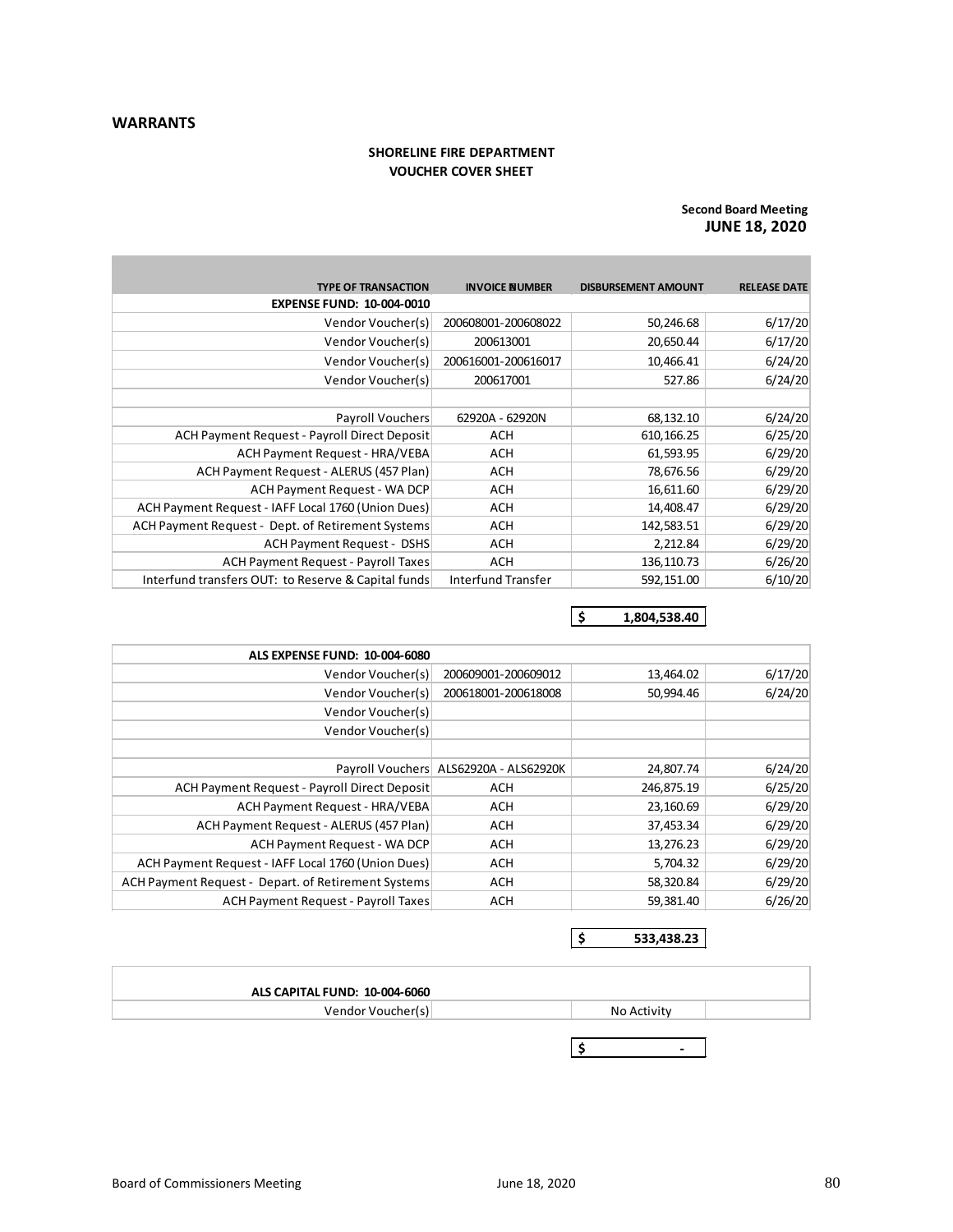| ALS CAPITAL FUND: 10-004-6060                                                        |                     |                               |         |
|--------------------------------------------------------------------------------------|---------------------|-------------------------------|---------|
| Vendor Voucher(s)                                                                    |                     | No Activity                   |         |
|                                                                                      |                     | \$                            |         |
|                                                                                      |                     |                               |         |
| <b>CMT EXPENSE FUND: 10-004-6070</b>                                                 |                     |                               |         |
| Vendor Voucher(s)                                                                    |                     | No Activity                   |         |
|                                                                                      |                     |                               |         |
|                                                                                      |                     | \$                            |         |
| CAPITAL EXPENSE FUND: 10-004-0020                                                    |                     |                               |         |
| Vendor Voucher(s)                                                                    | 200611001-200611004 | 6,622.61                      | 6/17/20 |
| Interfund transfers OUT: to LTGO Bond fund                                           | Interfund Transfer  | 38,186.25                     | 6/10/20 |
|                                                                                      |                     |                               |         |
|                                                                                      |                     | \$<br>44,808.86               |         |
|                                                                                      |                     |                               |         |
| LGTO CIP FUND: 10-004-3020<br>Vendor Voucher(s)                                      | 200607001           | 550,466.64                    | 6/17/20 |
| Vendor Voucher(s)                                                                    | 200610001           | 7,631.29                      | 6/17/20 |
| Vendor Voucher(s)                                                                    | 200615001           | 1,420.45                      | 6/24/20 |
|                                                                                      |                     | \$<br>559,518.38              |         |
|                                                                                      |                     |                               |         |
| <b>BENEFITS FUND: 10-004-6050</b>                                                    |                     |                               |         |
| Vendor Voucher(s)                                                                    | 200614001-200614002 | 82.42                         | 6/24/20 |
|                                                                                      |                     | \$<br>82.42                   |         |
|                                                                                      |                     |                               |         |
| <b>NORTH KC TRAINING CONSORTIUM FUND: 10-004-0100</b><br>Vendor Voucher(s) 200612001 |                     | 1,805.88                      | 6/17/20 |
|                                                                                      |                     |                               |         |
|                                                                                      |                     | \$<br>1,805.88                |         |
|                                                                                      |                     |                               |         |
| <b>EXPENSE RESERVE FUND: 10-004-6010</b>                                             |                     |                               |         |
| Vendor Voucher(s)                                                                    |                     | No Activity                   |         |
|                                                                                      |                     | \$                            |         |
| <b>IMPACT FEE FUND: 10-004-6240</b>                                                  |                     |                               |         |
| Interfund transfers OUT: to LTGO Bond fund                                           | Interfund Transfer  | 542,640.00                    | 6/10/20 |
|                                                                                      |                     | \$<br>542,640.00              |         |
|                                                                                      |                     |                               |         |
| <b>MOTION</b>                                                                        |                     |                               |         |
| Move to accept disbursements in the amount of :                                      |                     | $\frac{1}{2}$<br>3,486,832.17 |         |

**MOTION:** *Commissioner Heivilin moved, and Commissioner Kennison seconded, a motion to accept disbursements for \$3,486,832.17 per the detail above. The motion passed; five ayes.*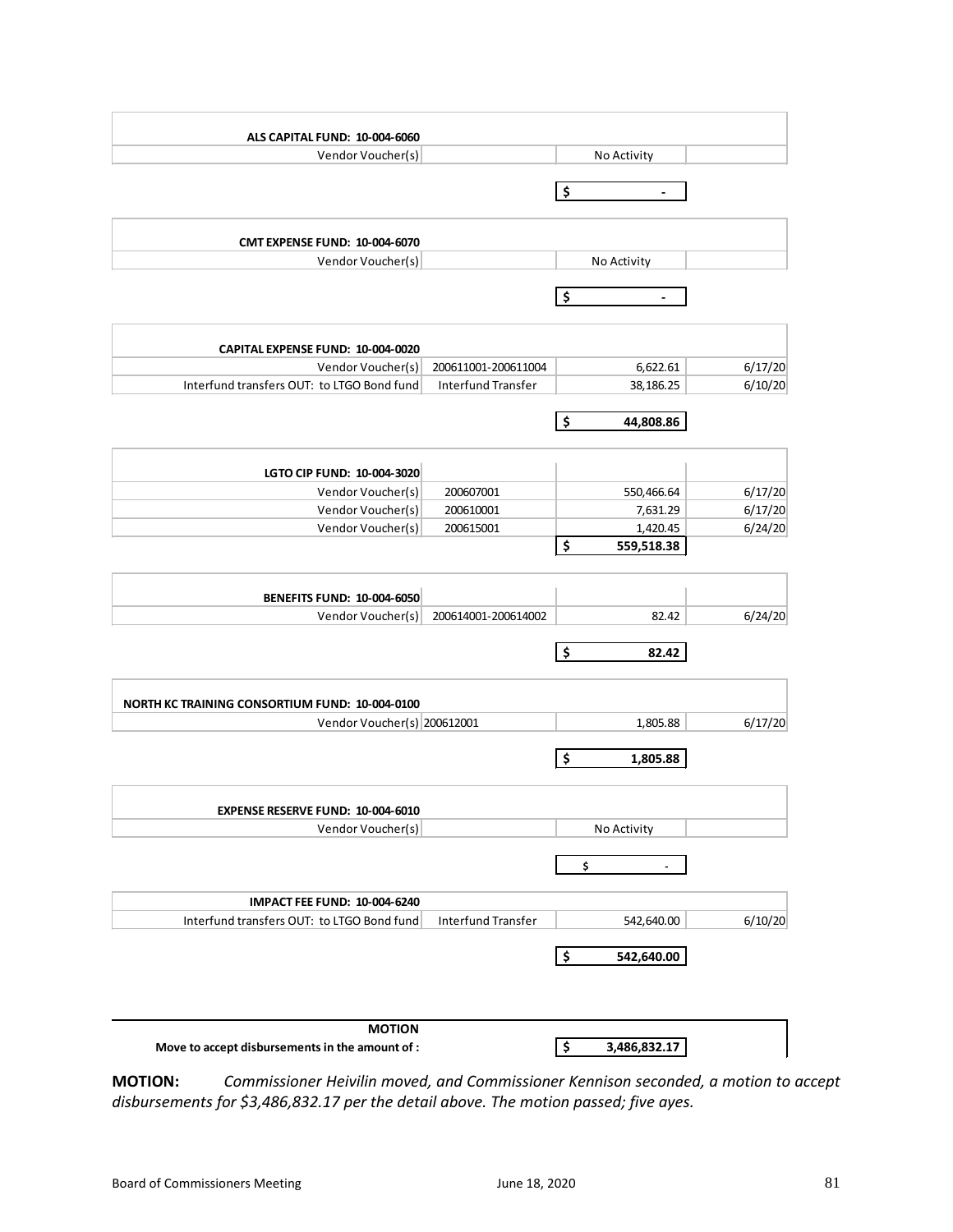## **COMMISSIONERS' REPORT:**

• Commissioner Fischer reported that Jason McMillan, the Community Services Emergency Response Team Coordinator for the City of Shoreline, held a zoom meeting with the CERT team. The stations have been closed due to the COVID-19 pandemic, and concerns were raised about the inability to use the HAM radios and participate in rehab training.

## **FINANCIAL REPORT:**

• The May 2020 financial report will be presented at the July 2 Board meeting.

## **STATISTICS REPORT:**

• The statistics reports are provided semi-annually. The Board Chair requested to notate the actual dates on the agendas.

## **STRATEGIC PLAN DISCUSSION**

None.

## **DISTRICT ACTIVITY REPORT:**

- **Chief Cowan** provided a written District activity report, which is attached and incorporated by reference. In addition to the written report, an overview was provided of the following topics:
	- $\triangleright$  Commissioner Heivilin requested clarification as to why the inflatable boat was removed from Ladder 61, and replaced with surfboards. DC Nankervis clarified that to ensure faster deployment for the Department's rescue swimmer program, utilizing surfboards was the best solution. The inflatable boat was removed to add the hydra fusion struts that were acquired through a grant program. The surfboards can be placed on any apparatus, and the Department is in the process of ensuring they are available at every station. The boat will also remain deployable from station 65, but it will have to be loaded into an apparatus, such as an aid car.
	- $\triangleright$  Chief Cowan noted that at the recent Northshore Board meeting, the data on regionalization submitted by the Department was discussed. Chief added that a final decision would be made, on pursuing consolidation with WFR or SFD, by their July 1 meeting. The Northshore Board has invited Chief Cowan and the Department's Board Chair to attend a meeting next Wednesday to discuss the next steps. There is also the potential that the Northshore Board will move forward with a ballot measure the spring of next year. The Bothell Fire Department is also considering separation from the City and has approached the Woodinville and Northshore Boards to discuss consolidation or a contract for services, with a decision possibly next week on whether to pursue it or not.
	- $\triangleright$  Commissioner Fischer requested clarification on the topic of professional conduct and building a culture of respect. Chief Cowan briefed the Board on a recent report in which a Department employee posted to the Union's website their personal experience with inappropriate comments and disturbing interactions. The posting was forwarded to the Department, and the Executive team met to discuss the situation and consulted with Attorney Kristin Anger of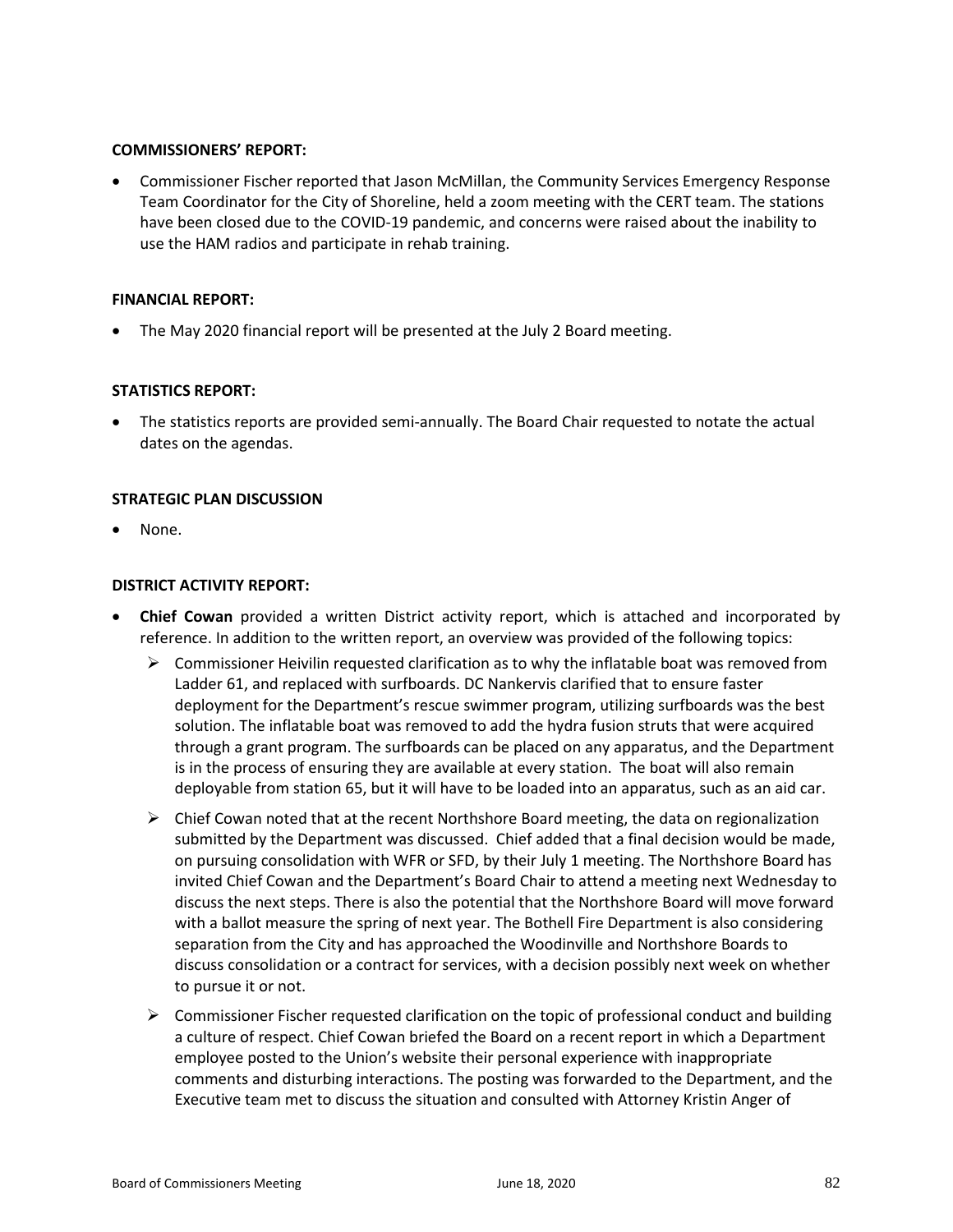Summit Law. The Department will continue to address such issues to ensure a culture and environment which does not condone these types of behaviors. Department policies will be updated, and a professional conduct statement acknowledging the understanding of inappropriate behaviors will be required for every employee. Commissioner Fischer suggested that the Department schedule a class on inappropriate conduct. Chief Cowan clarified that the Department provides classes and lectures yearly to raise awareness and education.

- **Deputy Chief Nankervis** provided a written District activity report, which is attached and incorporated by reference. In addition to the written report, an overview was provided of the following topics:
	- $\triangleright$  Commissioner Heivilin requested clarification on the purchase of new body armor for the Department. DC Nankervis noted that the current stock is still under warranty, but technology has changed, and the new style of ballistic vests provides a higher and broader area of protection. King County has developed a common specification for ballistic helmets and vests, which the Department is interested in purchasing and plans to meet next week to decide the next steps.
	- $\triangleright$  Commissioner Fischer commented that there were quite a few employees on family medical leave, and questioned if there was a limit to the number of employees who could be on leave at one time. DC Nankervis noted that there wasn't a limit, and the vast majority of the employees are on leave for bonding with a newborn. Chief clarified that leave could be used for up to 12-weeks. The Department will be reviewing the Paid Family Medical Leave program to discuss how to proceed for next year.
- **Deputy Chief Taylor** provided a written District activity report, which is attached and incorporated by reference. In addition to the written report, an overview was provided of the following topics:
	- $\triangleright$  Commissioner Heivilin requested clarification as to why the purchase of the LTI Ladder truck was higher than expected. Chief Cowan clarified that the extra costs were related to the auction, sales tax, and licensing fees.
	- Commissioner Fischer requested an update on the Federal Emergency Management Agency (FEMA) PA Grant. DC Taylor stated that the Department was awarded the 75% reimbursement that was requested for COVID-19 related expenses, and plans to apply for further reimbursements.

## **NEW STATION 63 PROJECT DISCUSSION/UPDATES:**

- **PM Ashleman** provided a brief overview of the Station 63 Project ("Project"), which is attached and incorporated by reference. The following updates are listed below:
	- $\triangleright$  Drywall is completed, taping and painting are progressing.
	- $\triangleright$  Frontage improvements and sidewalk pours to begin this week.
	- $\triangleright$  The electrical power was connected on June 4.
	- $\triangleright$  The Nederman system will be installed on June 19.
	- $\triangleright$  Lockers and bed platforms are being installed.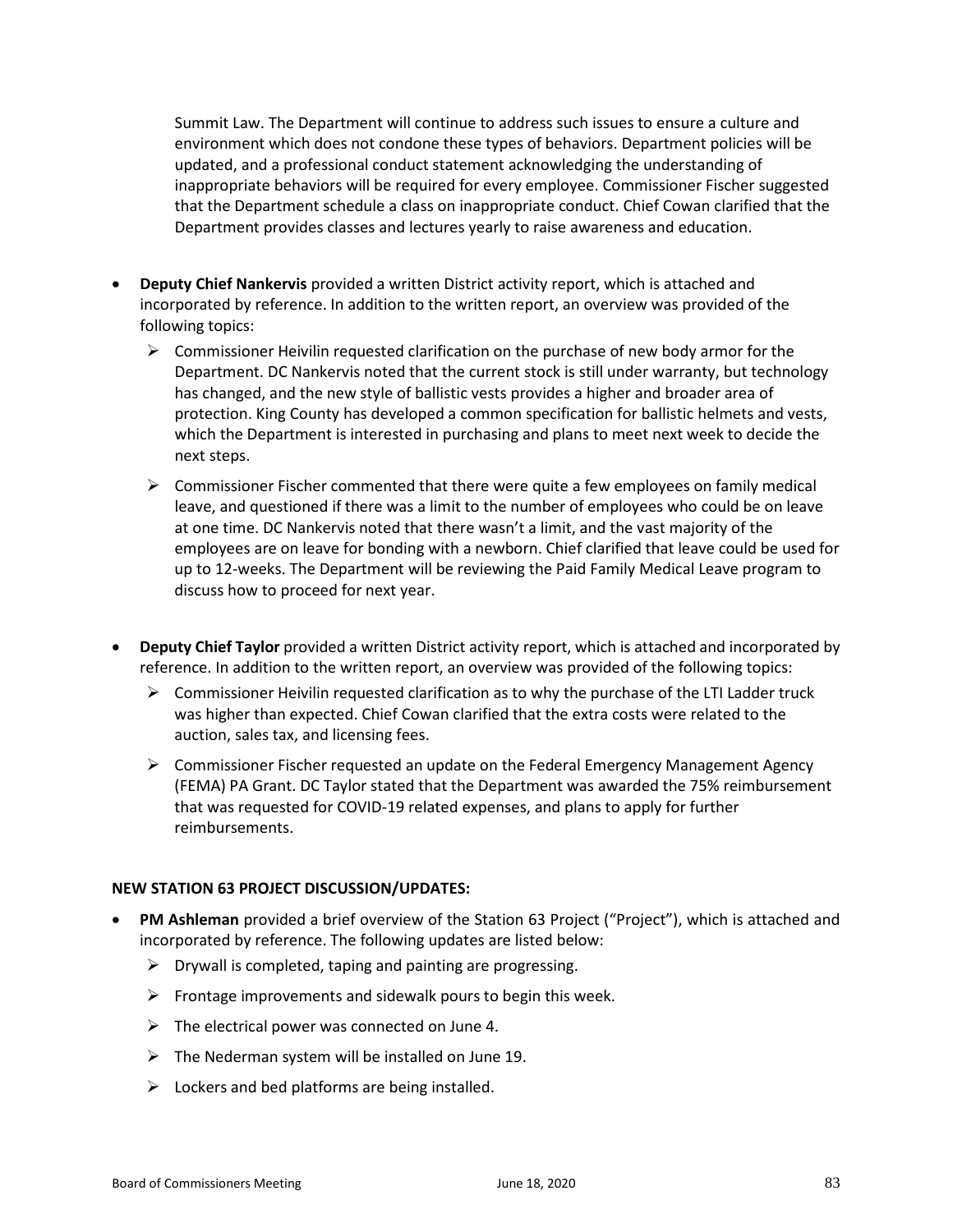- $\triangleright$  Plumbing fixture installations are ongoing.
- $\triangleright$  Cabinets are on-site, and installation is progressing.
- $\triangleright$  The elevator completion is scheduled for this week.
- $\triangleright$  Landscaping is scheduled for the week of June 22.
- $\triangleright$  Commissioner Heivilin requested clarification as to why the Station 63 City Light electric bill was so high. PM Ashleman clarified that there were three different meters at Station 63, and City Light has not been monitoring the meter, and not billing the Department. The Station 63 project contractor will help cover the costs for temporary and construction power. The Department will continue to look into the situation.

## **OLD BUSINESS**

- **North King County Training Consortium (NKCTC) (the "Consortium") Update:**
	- $\triangleright$  Chief Cowan noted that the adoption of the tactical guidelines vs. the best practices had been approved.
	- $\triangleright$  Lieutenant Travis Pitts stepped down from the NKCTC training Captain role and will assume the position of Lieutenant in training at Station 61. Lieutenant Andres Orams has been appointed to the training Captain position beginning July 1.
	- $\triangleright$  The NKCTC is preparing for the September Fire Academy in Zone 3.

## • **COVID-19 Update:**

- $\triangleright$  Chief Cowan noted that King County would be moving into Phase 2. The most significant spike of COVID-19 is currently in the City of Yakima.
- $\triangleright$  The Governor's Proclamation was extended to July 1.
- $\triangleright$  DC Nankervis noted that there had not been any transports of COVID-19 patients recently.
- $\triangleright$  All Department employees that have been tested for COVID-19 were negative.
- $\triangleright$  Antibody testing for first responders is still not available.
- $\triangleright$  Current virus testing is now operated by the Seattle Fire Department 6-days a week, located on 120th and Aurora.
- $\triangleright$  The Department currently has up to 550 N-95 masks in stock, which are being decontaminated and recycled every ten days.

## **NEW BUSINESS**

None.

## **PROJECTED AGENDA:**

- The Department's Leadership retreat has been set for November 11-12 at the Clearwater Casino.
- Commissioner Kennison will tentatively be out of the office on July 2.